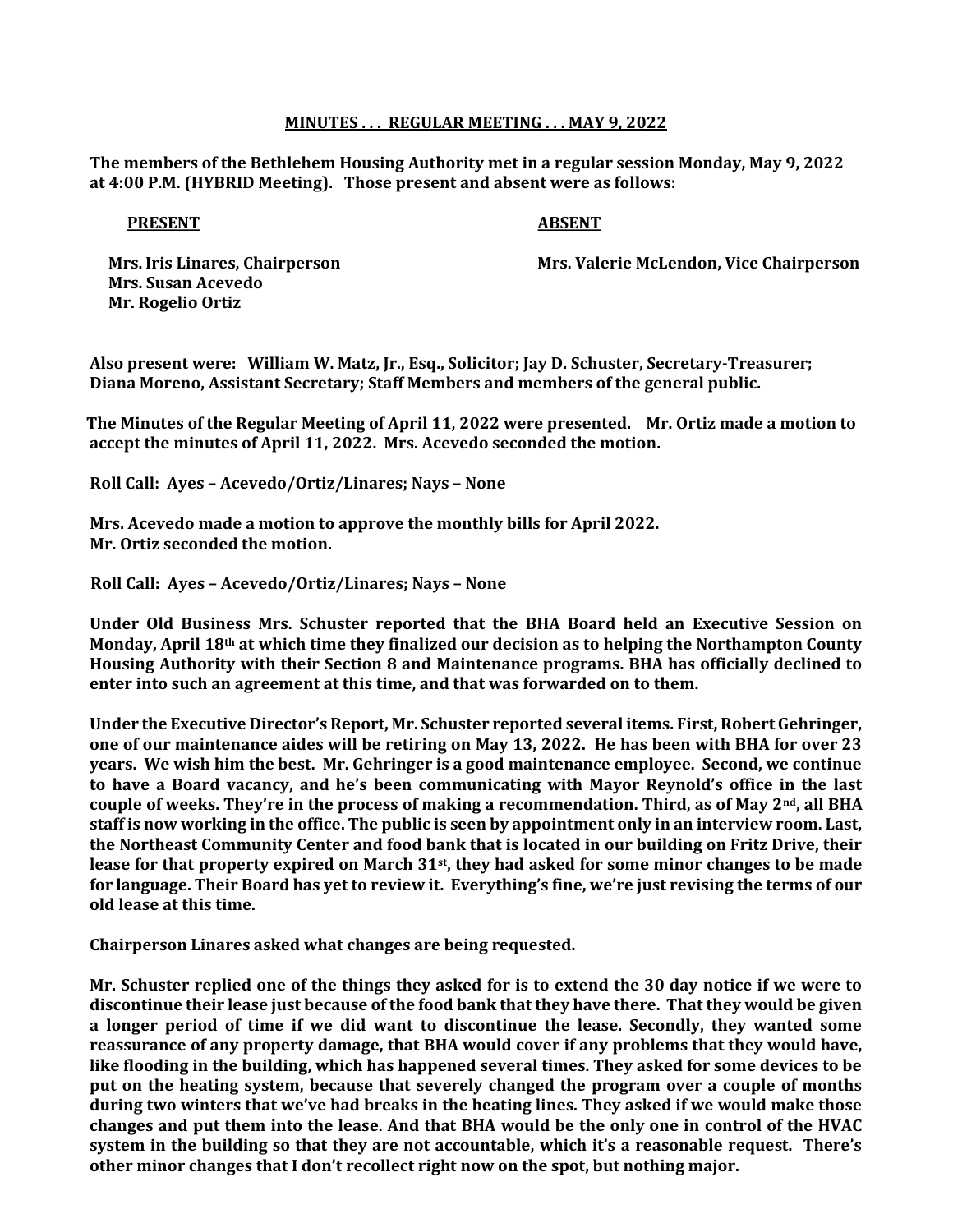Chairperson Linares asked was it a plumbing problem that caused the leak.

Mr. Schuster replied it was the freezing of the lines that carry water for the heaters that froze. We since have made adjustments.

Under Committee Reports, Scholarship Committee, Ms. Moreno reported that the high school scholarship applications were due at the end of April, and unfortunately we didn't get any back. She contacted the Bethlehem Area School District and they did recommend an honors' student that lives in housing, so she is going to be a potential applicant. Mrs. Moreno spoke to the student last week and she is going to submit an application.

Under Personnel Committee, Chairperson Linares asked Mr. Schuster if we'll be replacing Mr. Robert Gehringer. Mr. Schuster replied that we'll post the job and the union contract says we have to hire internally for the position, and if no one wants it we'll get someone from the outside.

Under Resident Advisory Committee, Mr. Ortiz reported that the summer program camp is starting on June 20<sup>th</sup> thru July 29<sup>th</sup>. Everything is free of charge. They'll be going on trips, to the pool, fishing, hiking, and they're going to travel to a few museums. Last, the Resident Advisory Board meeting is scheduled to be held at noon on Thursday, August 11<sup>th</sup> at the Monocacy Tower Community Room. At that time our goals and objectives for the BHA's Five Year plan will be discussed in detail.

Chairperson Linares asked how the baseball team coming doing. Mr. Ortiz reported that they're doing well. They're going to start in mid-June thru November. They have teams ages 18, 16 and 14 and under, signed up. All free of charge. It's the best of the best in Bethlehem, Easton, and Allentown. They're combining the best kids in the area to give them an opportunity to play organized baseball. Mrs. Linares asked if they're a traveling team. Mr. Ortiz replied that they are but that all the games will be at home. They'll be playing a team from Canada this year.

Under the Deputy's Executive Director's report, Mr. John Ritter reported that the monthly meeting with the BHA Community Police officers will be held on Wednesday, May 11th. At that time they'll review any drug or criminal activity occurring on our properties.

RESOLUTION NO.2546 OF 2022 - APPROVING THE AMENDMENT TO THE PUBLIC HOUSING ADMISSIONS AND CONTINUED OCCUPANCY PLAN, RE-EXAMINATION OF THE INCOME. NOTE: (Resolution is entered separately as a part of these minutes.)

Mr. Ortiz made a motion to approve the amendment to the public housing admissions continued occupancy Plan, Re-examination of the Income. Mrs. Acevedo seconded the motion.

Roll Call: Ayes – Acevedo/Ortiz/Linares; Nays – None

Under New Business Chairperson Linares reported that she and Mrs. Acevedo were talking about the marked numbers in the parking lot, and asked are tenants going to get assigned parking spaces? Mr. Schuster replied that due to the high demand for parking, individuals will be receiving assigned spaces if they need one based on their disability or handicap need.